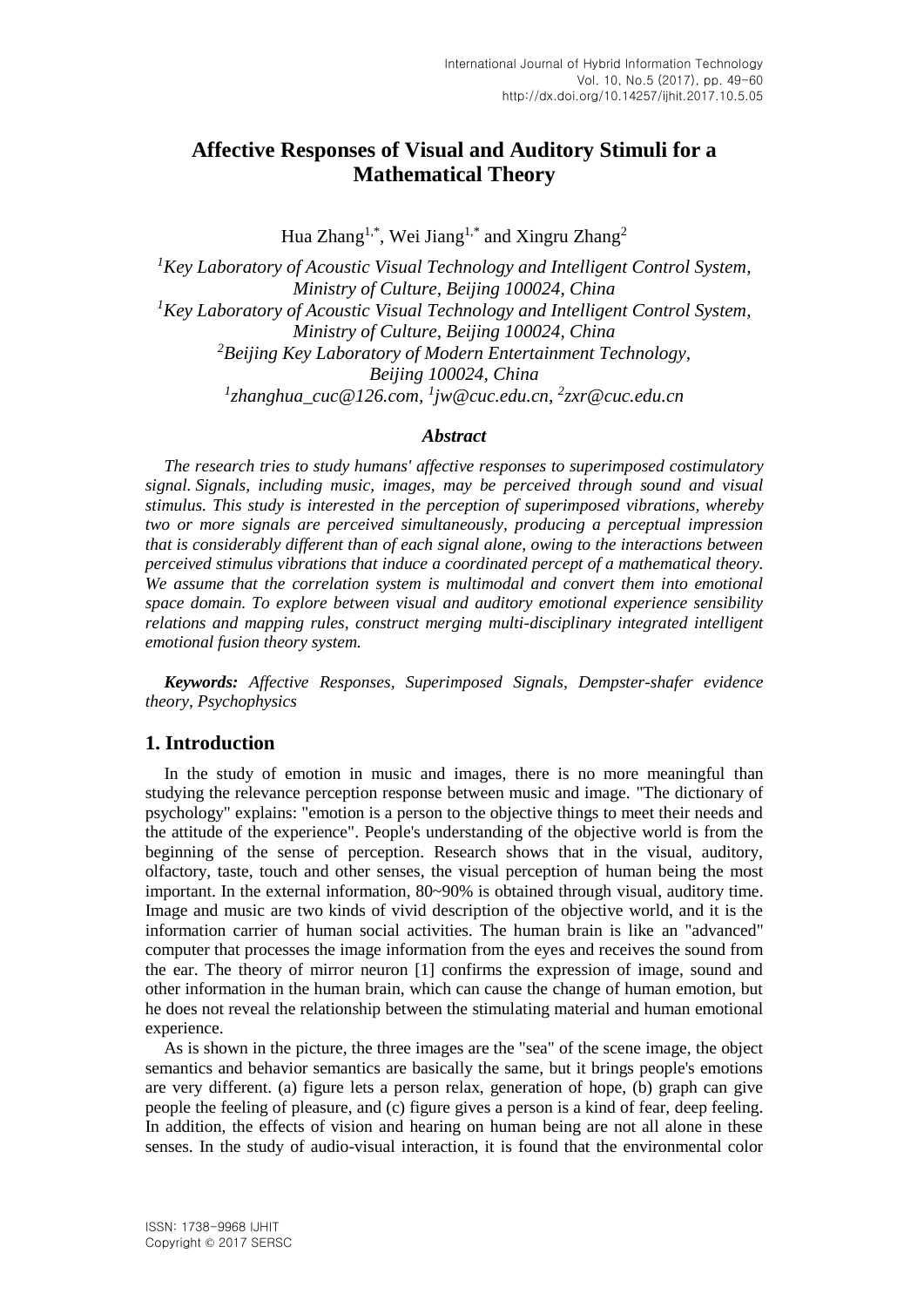will affect the auditory perception ability [2-4]. Of course, the modern art and sound film and silent film examples show this obvious impact.

Nobel prize winner HerbSimon, on the basis of the discussion of cognition, the emphasis on thinking and problem solving in general theory must contain emotional impact [5]. Emotional theorists also believe that emotion as a powerful factor in the promotion of perception, cognition, and creativity. Some conclusions of neuroscience, cognitive science, and psychology also suggest that emotions play a key role in attention, planning, reasoning, learning, memory, and decision-making. Some scientists believe that in a complex and unpredictable environment, only limited resources system will naturally lead to emotional needs, resulting in a flexible, intelligent and effective way to express multiple concerns [6-7].

The study of color vision is a branch of visual perception research. Newton's masterpiece "optics" marks the beginning of the color vision science. By Tomas Yang proposed by Helmholtz to be development of the theory of color vision, with strict logic to prove that the color is a kind of feeling. Psychology is a basic science to study the occurrence, development and the law of psychological phenomena.

Psychology refers to people's thoughts, feelings and other internal activities; is the feeling, perception, memory, thinking, emotion, will, personality, creation and so on, is the human mind to reflect the objective reality of the process.

Color psychology study proves that color is not only to people "cold", "warm" feeling, but also can give a person with "light", "heavy" feeling, "far", "near" feeling. In people's life habits, Color has formed a certain meaning of the representative. Color preferences will be influenced by different background, geographical environment, social culture and ethnic customs. People in different countries and regions of the color of the love will be a certain difference, and the same country, and the same region of different ethnic groups have different color preferences. In addition, color preferences will be affected by the background of the times, geographical environment, cultural and educational, ethnic customs, social and economic development and the impact of different social and professional groups, so it is not a fixed.

Why do some parts of the field of vision form the shape, while the rest of the field becomes the background? This is based on the results of a certain stimulus characteristic. Von Senden through the study of visual perception in patients with congenital cataract, it is proved that the distinction between the image and the background is the basic and basic link in the process of perceptual organization. At the beginning of twentieth century, the determinant factors of composition pattern are demonstrated from different angles such as proximity, continuity and symmetry by Max Wertheimer, Kurt Koffka, and Wolfgang Kohler, who were in the form of Gestalt psychology.

Sound material evoked emotions by stimulating auditory. The researchers found the impact of sound on the individual emotional experience, for example dialogue, gentle voice and gentle tone pleasant, and listening to music can be relaxed and comfortable, and sharp tone on behalf of warning, such as fire alarm siren sound. Breitenst that can produce different effects of individual emotional experience is speed and sound frequency. The study of Bradley and Lang proved that the sound can change the level of emotional arousal of the human beings, and also can induce the positive and negative emotions. Kari Kallinen found to distinguish the basic mood music evoked from the dimension of emotion, happiness and sorrow than fear, and surprise easier performance and identification, subjects of pieces of music emotion intensity and music background knowledge has no obvious relation.

In the paper, we study the single modal visual and auditory emotional experience phenomenon, to explore the emotional experience sensibility relations and mapping rules between visual and auditory, and construct merging multi-disciplinary integrated intelligent emotional fusion theory system.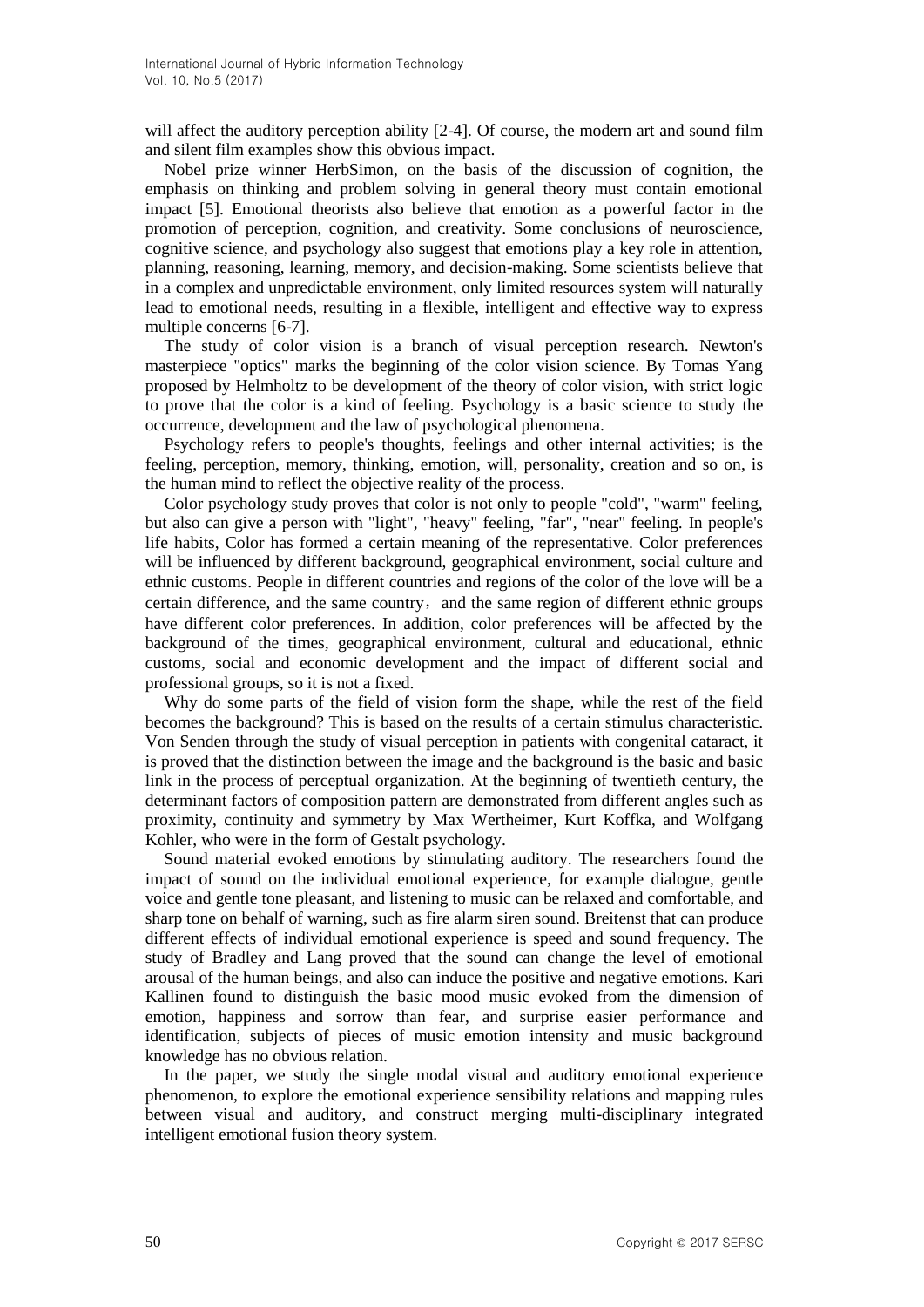

**Figure 1. Different Emotion Pictures based on the Same Semantics**

## **2. Responses Mechanism to Audio-visual Association**

People through the perception of external stimuli, through the human brain emotional information fusion, the external stimuli to promote the change of emotional state, people in the total stimulation to achieve a new emotional state. Response model, as shown in Figure 1, S stands for the degree of external motivation, C represents the extent of the external stimulus, and  $P$  represents the basic credibility.





### **2.1. Affective Response Space**

One of the most important problems in the construction of the affective response space is that whether or not the two or more of conflicting emotions can occur simultaneously [8]? There is still a debate about this issue in the psychological world, and this model is still considered in the emotional state of the structure. But the probability of its appearance will be small enough. Here from the simple three kinds of emotion: positive, calm, negative to construct an emotional response space, as shown in Figure 2. In this model, the origin indicates the other unknown affective states. Then, the emotional response becomes the state distribution of the emotional space. We define a three dimensional representation of the state of each affective response, and each dimension range is  $(0,1)$ .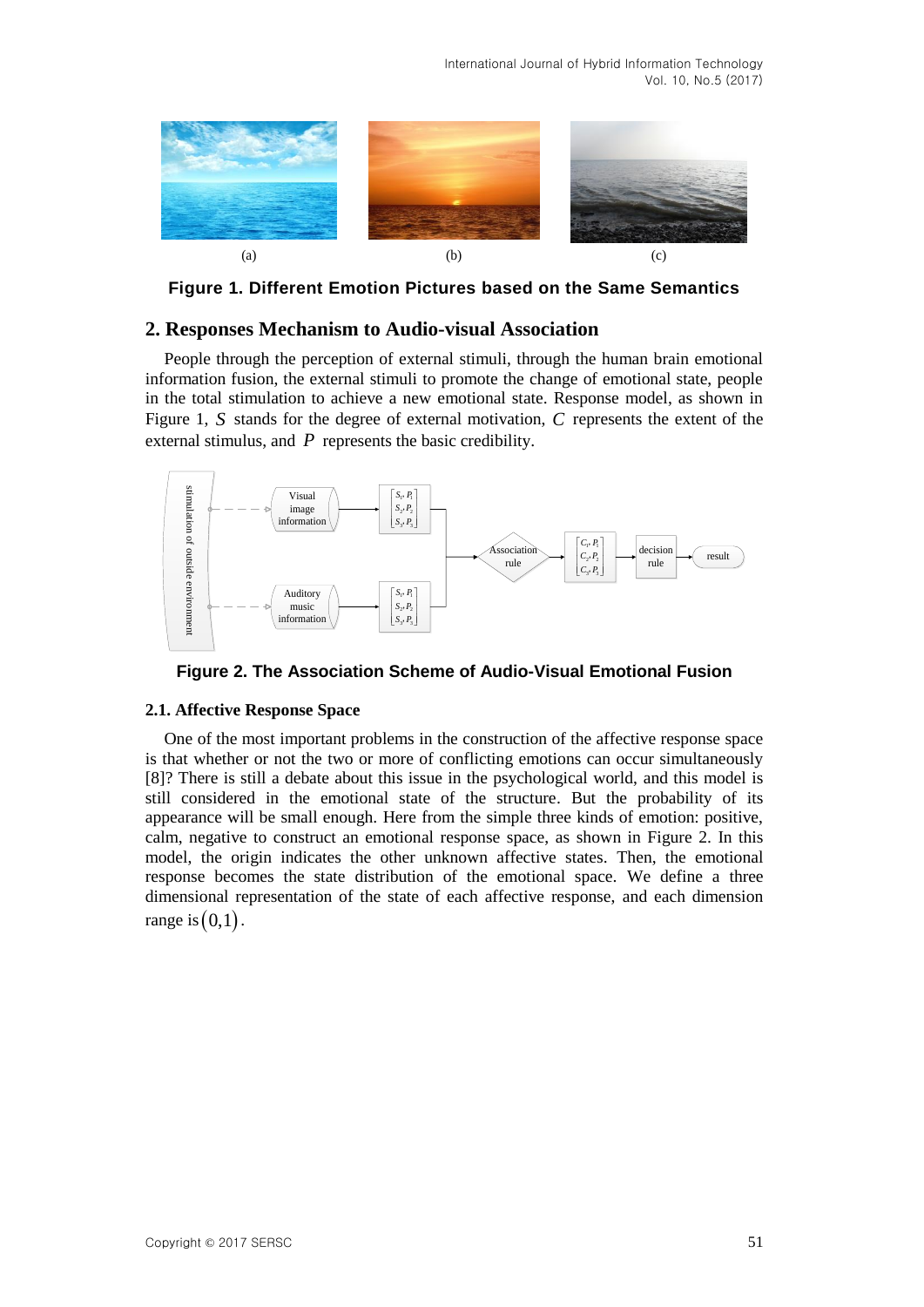

**Figure 3. Affective Response Space**

### **2.2. Dempster─shafer Evidence Theory**

D-S evidence theory is proposed by Harvard mathematician A.P.Dempster when he studied the use of upper and lower probability to solve the problem of multi value mapping in 1960s [9]. Then, Then Dempster's student G.Shafer made a further development of the theory of evidence [10]. He introduced the concept of trust function, and formed a set of mathematical methods based on "evidence" and "combination" to deal with the problem of uncertainty reasoning. Dempster synthesis rules are first proposed by Dempster in the study of statistical problems. It is more intuitive and easier to obtain the prior data in the theory of evidence than the probability theory. In addition, the knowledge or data of different data sources can be integrated.

The classical evidence theory satisfies the condition that is weaker than the Bayes probability theory, that is, it does not have to satisfy the probability of additive; it has the ability to directly express "uncertainty" and "don't know". This information is expressed in the mass function, and the information is retained in the process of evidence synthesis; the theory of evidence not only allows people to give a single element of the assumption of reliability, but also can give it a subset. This is very much like the evidence gathering process of the human perception of the human brain.

#### **(1) Basic Probability Assignment(BPA)**

Let be a recognition framework, or hypothesis space. On the recognition framework, BPA is a  $2^{\circ} \rightarrow [0,1]$  *m* function, called the mass function, and satisfy:

$$
m(\Phi) = 0
$$
  

$$
\sum_{A \subseteq \Theta} m(A) = 1
$$
 (1)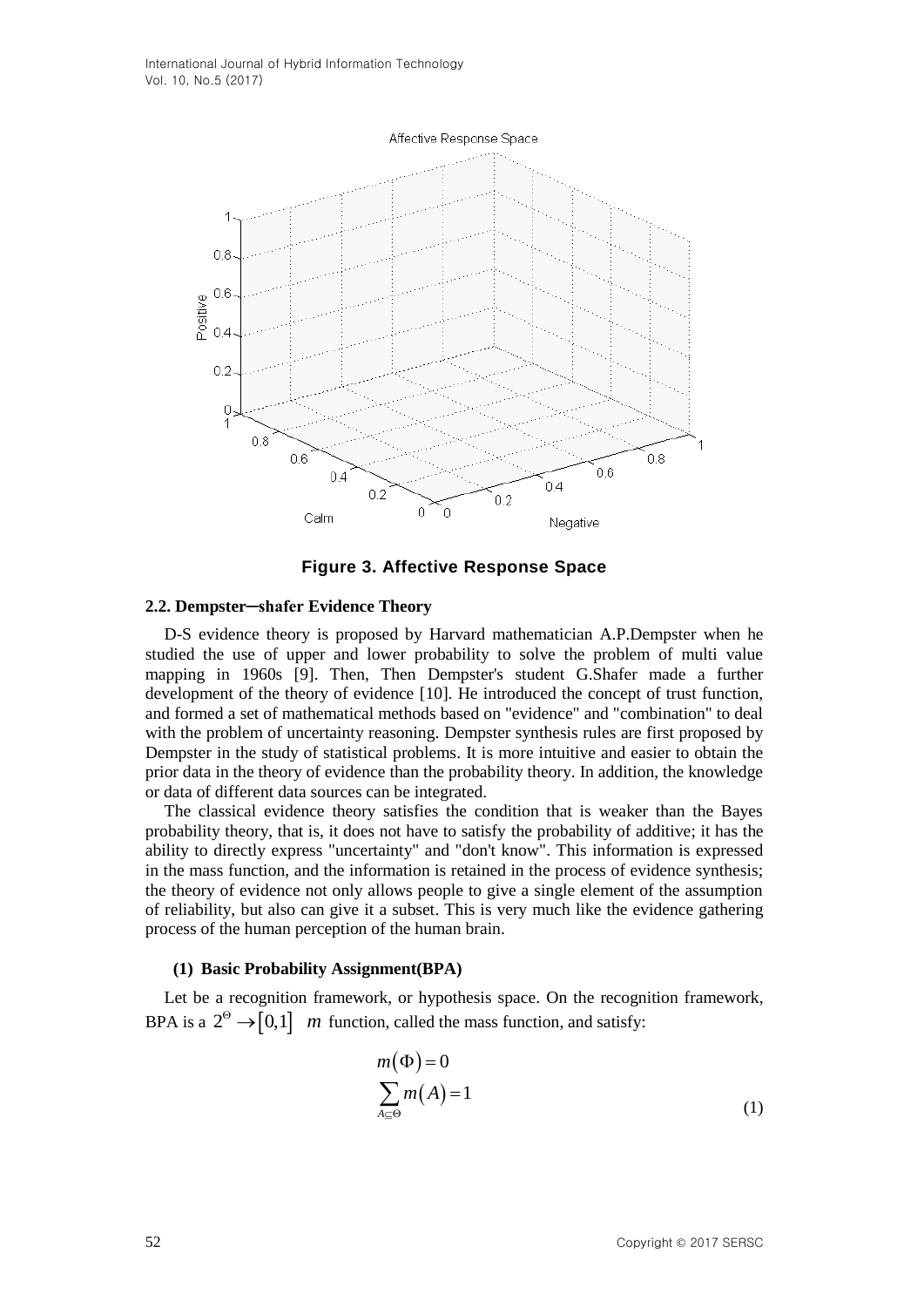If the proposition as elements of the framework  $\Theta$ , For  $\lor m(A) > 0$ , A is called the focal elements of reliability function *Bel* .

#### **(2) Belief Function**

On the recognition framework, based on the  $BPA$   $m$ , the belief function is defined as

$$
Bel(A) = \sum_{B \subseteq A} m(B)
$$
 (2)

#### **(3) Dempster's Combinational Rule**

The reliability function of  $A$  is the sum of the reliability values of each subset in  $A$ . For the synthesis of reliability,  $\forall A \subseteq \Theta$ ,  $m_1 m_2$  is two function of mass in  $\Theta$ , Dempster proposed the following synthesis rules:

$$
m_1 \oplus m_2(A) = \frac{1}{K} \sum_{B \cap C = A} m_1(B) \cdot m_2(C)
$$
 (3)

which  $K$  is the normalized constant.

$$
K = \sum_{B \cap C \neq \Phi} m_1(B) \cdot m_2(C) = 1 - \sum_{B \cap C = \Phi} m_1(B) \cdot m_2(C)
$$
 (4)

For  $\forall A \subseteq \Theta$ , a finite number of mass functions on the recognition framework  $m_1, m_2, ..., m_n$ , and the Dempster synthesis rules are:

$$
(m_1 \oplus m_2 \oplus \cdots \oplus m_n)(A) = \frac{1}{K} \sum_{A_1 \cap A_2 \cap \cdots \cap A_n = A} m_1(A_1) \cdot m_2(A_2) \cdots m_n(A_n)
$$
(5)  

$$
K = \sum_{A_1 \cap \cdots \cap A_n \neq \Phi} m_1(A_1) \cdot m_2(A_2) \cdots m_n(A_n)
$$
  

$$
= 1 - \sum_{A_1 \cap \cdots \cap A_n = \Phi} m_1(A_1) \cdot m_2(A_2) \cdots m_n(A_n)
$$
(6)

#### **2.3. Basic Probability Assignment based on Statistical Evidence**

If a lot of evidence is based on statistical test results, it is said that this batch of evidence for statistical evidence [11]. Statistical evidence is the application of evidence theory in statistical problems, is a new processing method of Shafer for statistical problems, which is an attempt to study statistical problems with non statistical methods. The external stimuli we divided into two categories: visual (picture), auditory (Music) information. From these two aspects, we extract the emotional factors of the environment, emotional intensity S in the  $[0,1]$  interval value. According to their emotional incentive factors are divided into three levels: positive incentives, moderate incentives, negative incentives. Based on statistical evidence, we determine the basic probability assignment for each music and image. The pitch is determined by the frequency, so it can be considered that the tone of the sound corresponds to the color of the light.

#### **3. Implementation Scheme**

#### **3.1. Data Source:**

**Music representative**: Chopin - b flat minor "Second Piano Sonata" third movement (Funeral March):

- 1: Once we compute the spectrum;
- 2: We can redistribute the energy along the different pitches;
- 3: And then compute the distribution of energy along the 12 pitch classes.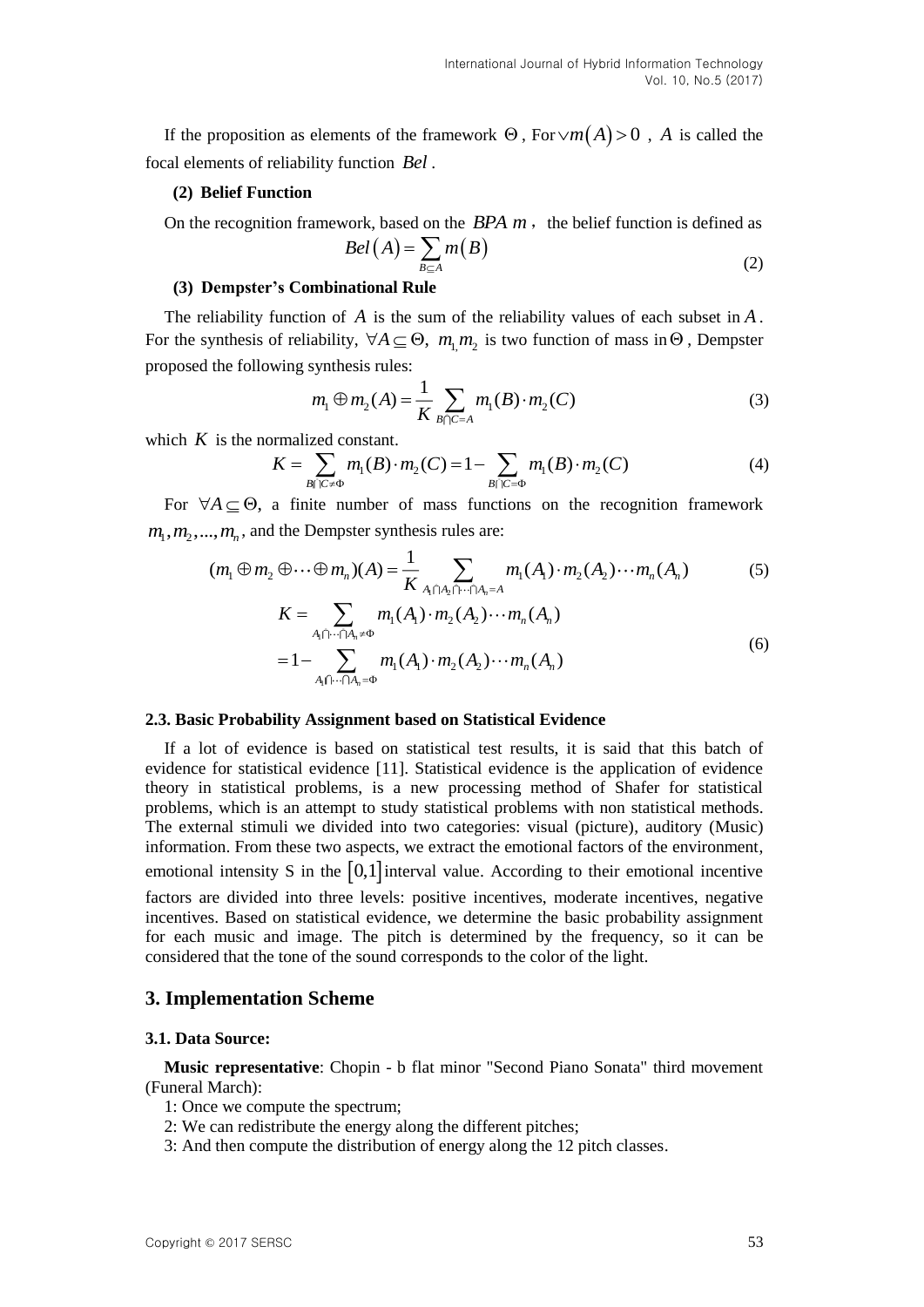**Image representative**: Selecting the third drawing (**c)** of Figure 1:

1: First read the image (assuming the size of the image is  $N*N$  pixels) RGB values of pixels;

2: Then the 2-D Fourier transform R, G, B colors, obtaining the spectrum information of the corresponding.

Apply the statistical evidence to get basic probability assignment.



**Figure 4. The Distribution of Energy along the 12 Pitch Classes**



**Figure 5. The Spectrum Information of the Corresponding**

## **3.2. Mathematical Theory**

Assume that  $S_n$  represents a negative incentive,  $S_m$  represents a moderate incentive,  $S_p$ represents a positive incentive, and U represents an uncertainty degree. The basic probabilities assignment determined by these three kinds of emotional information is shown in Table 1.

**Table 1. Basic Probabilities Assignment Determined by these Three Kinds of Emotional Information**

|          | ⊃ո   | $\mathbf{D}_{\mathrm{m}}$ | PD   |      |
|----------|------|---------------------------|------|------|
| $m_v(B)$ | 0.50 | 0.20                      | 0.20 | 0.10 |
| $m_s(C)$ | 0.40 | 0.30                      | 0.20 | 0.10 |

|          | $m_v(B)$    |                    |                    |                    |             |
|----------|-------------|--------------------|--------------------|--------------------|-------------|
|          | $S_n(0.50)$ | $S_m(0.20)$        | $S_p(0.20)$        | U(0.10)            |             |
| $m_s(C)$ | $S_n(0.40)$ | $S_n(0.20)$        | $\emptyset$ (0.08) | $\emptyset$ (0.08) | $S_n(0.04)$ |
|          | $S_m(0.30)$ | $\emptyset$ (0.15) | $S_m(0.06)$        | $\emptyset$ (0.06) | $S_m(0.03)$ |
|          | $S_p(0.20)$ | $\emptyset$ (0.10) | $\emptyset$ (0.04) | $S_p(0.04)$        | $S_p(0.02)$ |
|          | U(0.10)     | $S_n(0.05)$        | $S_m(0.02)$        | $S_p(0.02)$        | U(0.01)     |

**Table 2. The Combination Results of B and C**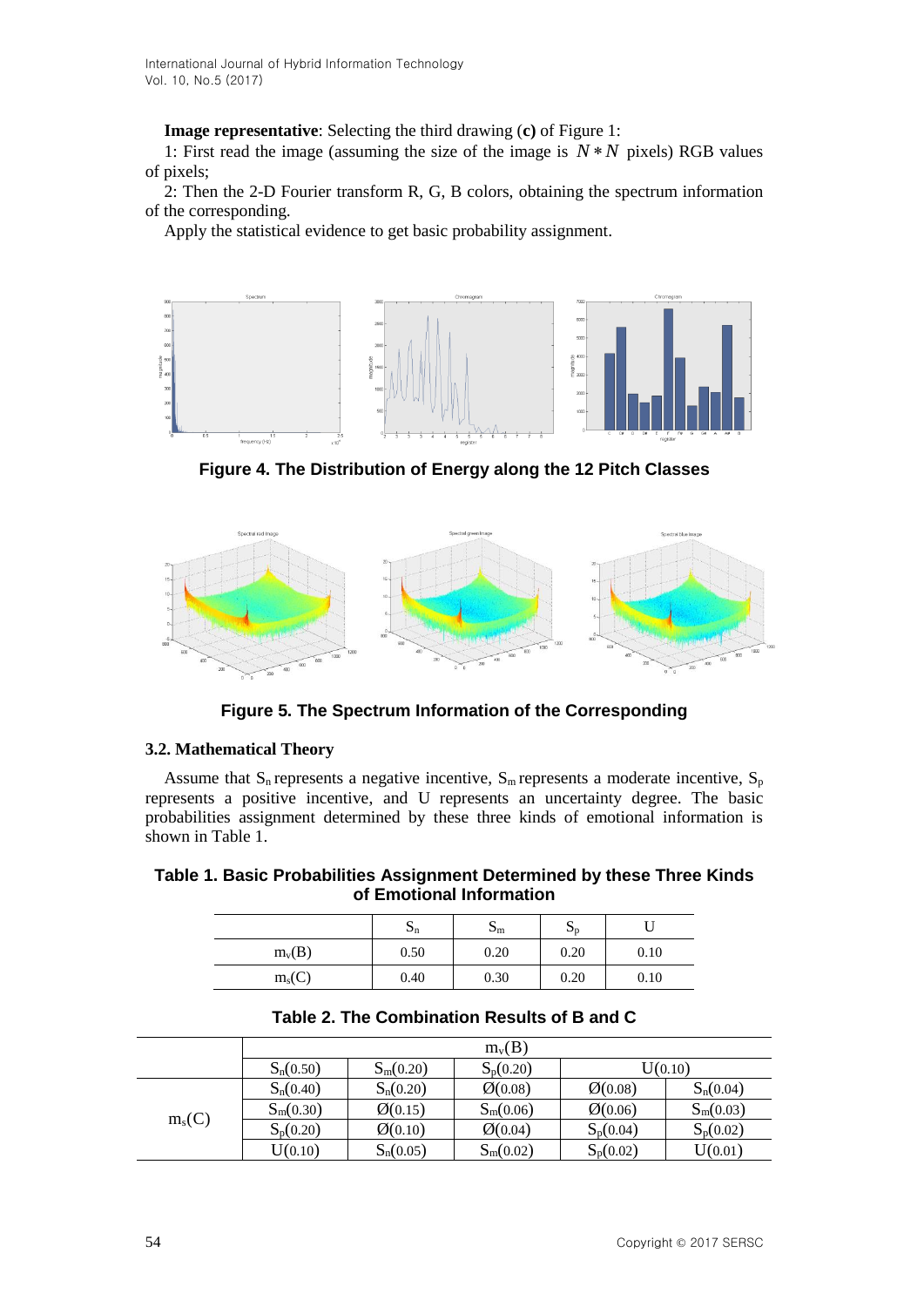According to the Dempster theory, the combination results of B and C as shown in Table 2. Where  $\emptyset$  represents the empty set, and the normalized constant  $K$  can be calculated as:

$$
K = 1 - \sum_{B \cap C = \Phi} m_1(B) \cdot m_2(C)
$$
  
= 1 - (0.08 + 0.08 + 0.15 + 0.06 + 0.1 + 0.04) = 0.49 (7)

Therefore, the bpaf of affective information fusion based visual (image) and auditory (music) is:

$$
m_{v} \oplus m_{s}(S_{n}) = \frac{1}{K} \sum_{B \cap C = \{S_{n}\}} m_{1}(B) \cdot m_{2}(C)
$$
\n
$$
1 \qquad (8.2 \quad 8.81 \quad 8.85) \quad 8.58 \tag{8}
$$

$$
= \frac{1}{0.49} \times (0.2 + 0.04 + 0.05) = 0.59
$$
  

$$
m_v \oplus m_s(S_m) = \frac{1}{K} \sum_{B \cap C = \{S_m\}} m_1(B) \cdot m_2(C)
$$
 (9)

$$
= \frac{1}{0.49} \times (0.06 + 0.03 + 0.05) = 0.22
$$
  

$$
m_v \oplus m_s(S_p) = \frac{1}{K} \sum_{B \cap C = \{S_p\}} m_1(B) \cdot m_2(C)
$$
 (10)

$$
= \frac{1}{0.49} \times (0.04 + 0.02 + 0.02) = 0.16
$$
  
\n
$$
m_v \oplus m_s(U) = \frac{1}{K} \sum_{B \cap C = \{U\}} m_1(B) \cdot m_2(C)
$$
  
\n
$$
= \frac{1}{0.49} \times (0) = 0.02
$$
\n(11)

## **4. Result**

### **4.1. Affective Responses of Visual (image 'c') and Auditory (music 'funeral march') stimuli**

According to the setting of different parameters, we simulate an external stimulus in the case of audio-visual emotional superposition response process. We only consider when we receive external stimuli, the superimposed response change process in the emotional state of the individual stimuli.

In order to further simplify the problem, we set the emotional state of each dimension in the  $(0, 1)$  value. This  $(1,0,0)$  has a negative,  $(0,0,1)$  with positive,  $(0,1,0)$  with calm. For the origin  $(0,0,0)$ . This is not just a calm, but also represents the other unknown emotional state. There are only three kinds of emotional time, that is, the full emotional space. For the emotional state of uncertainty, no matter what kind of emotion it will be transferred in accordance with the maximum probability of probability. According to people's experience, we assume: in a negative state while under negative incentive, the negative state will be toward the direction of negative intensity increases; in a positive state while under positive incentive, the positive state will be toward the direction of positive intensity increases; in the negative state at the same time by the opposite incentive, the emotional state is not sure, and will make people feel uncomfortable.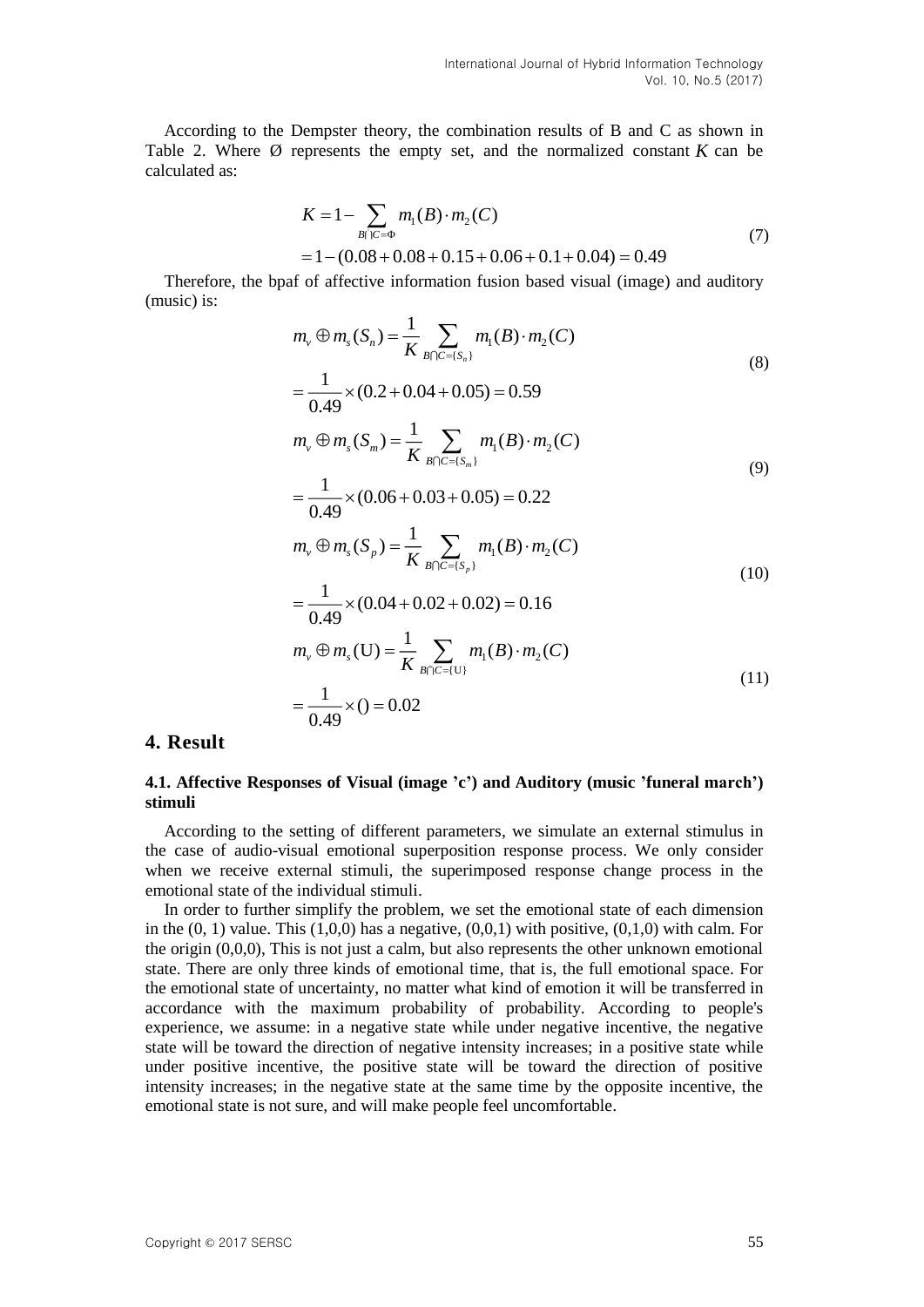## **4.2. Affective Responses of visual (image 'c') and Auditory (music 'funeral march') Stimuli**

Therefore, three music material and three image material as shown in Table 3, According to the different subjective emotions expressed in the material. Later experiments will be based on empirical information such as color and tone to analyze the status and changes of the superposition of emotional response process.

|                   | music                                                                             | image |
|-------------------|-----------------------------------------------------------------------------------|-------|
| <b>Material 1</b> | Zhou Haihong - Music Library -<br>CD10-08 mildly activel -11                      |       |
| <b>Material 2</b> | Zhou Haihong - Music Library -<br>CD10-10 small beautiful -09                     |       |
| <b>Material 3</b> | Chopin - b flat minor "Second"<br>Piano Sonata" third movement<br>(Funeral March) |       |

## **Table 3. The Material of Music and Image**

## **4.3. Response Results Analysis**

Figure 6 reflects the effective response of visual and auditory stimuli about the material 3 in Table 3.

### Affective Responses of Superimposed Stimulus



**Figure 6. Affective Response (1) of Visual and Auditory Stimuli for the Mathematical Theory**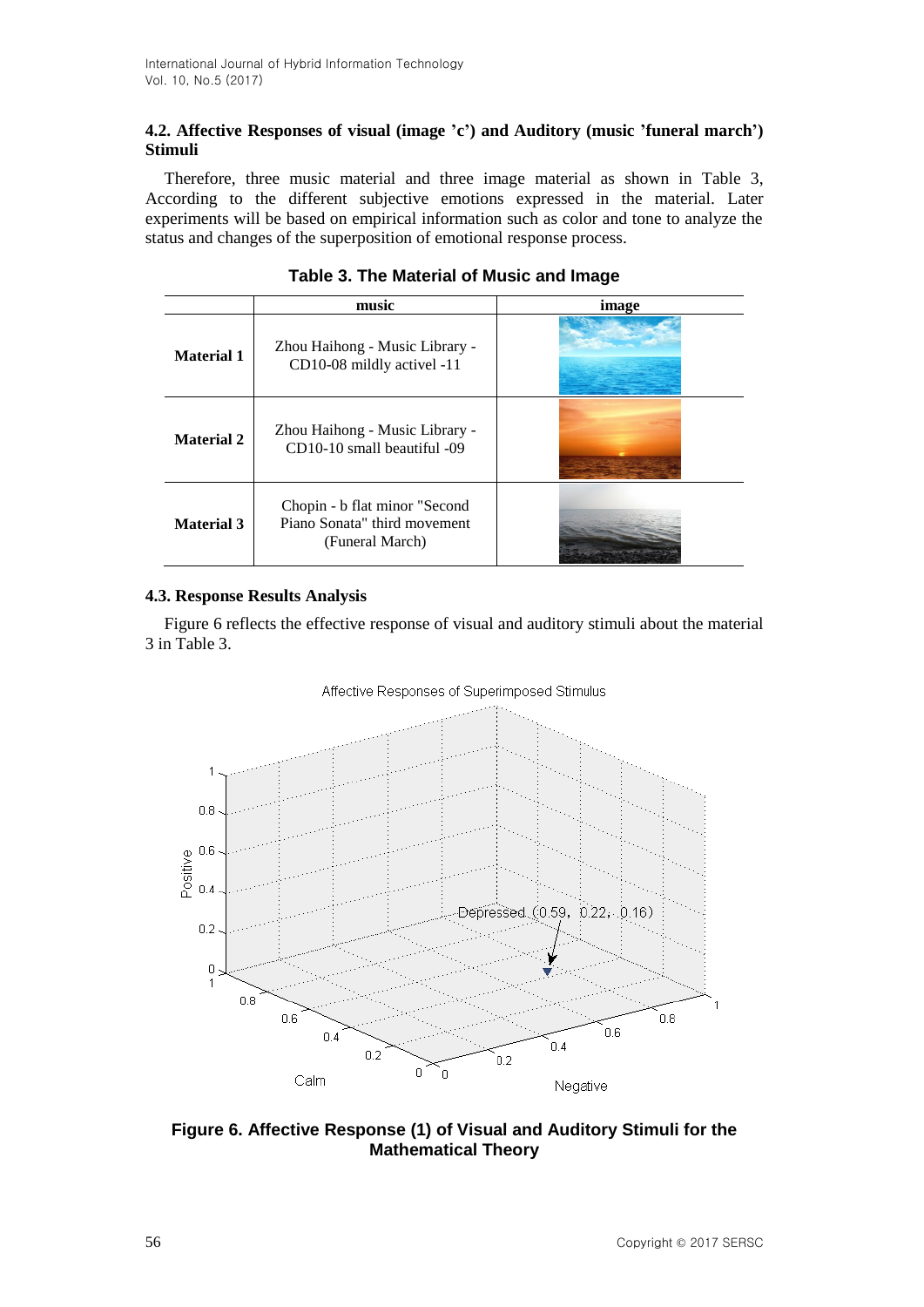International Journal of Hybrid Information Technology Vol. 10, No.5 (2017)



**Figure 7. Affective Response of Different Superimposed Stimuli in each of the Dempster**

In order to find effective changes of other stimulus superposition, we analyze the possible six results and affective spatial distribution, and the results are written in Table 4.

| <b>Affective response</b>           | <b>Affective state</b>       | <b>Affective trend description</b>                                                                                                                                                                                          |
|-------------------------------------|------------------------------|-----------------------------------------------------------------------------------------------------------------------------------------------------------------------------------------------------------------------------|
| response 1<br>Figure 6              | Depressed state              | The superposition response of music material 3 and<br>picture material 3: in a negative state while under<br>negative incentive, the negative state will be toward the<br>direction of negative intensity increases.        |
| response 2<br>Figure $7(a)$         | Positive state               | The superposition response of music material 2 and<br>picture material 2: in a positive state while under<br>positive incentive, the positive state will be toward the<br>direction of positive intensity increases.        |
| response 3<br>Figure $7(b)$         | Calm state                   | The superposition response of music material 1 and<br>picture material 1: in a calm state while under calm<br>incentive, the calm state will be toward the direction of<br>calm intensity increases.                        |
| response 4<br>Figure $7(c)$         | Uncertain state              | The superposition response of music material 2 and<br>picture material 3: in the negative state at the same time<br>by the opposite incentive, the emotional state is not<br>sure, and will make people feel uncomfortable. |
| response 5<br>Figure $7(d)$         | Mild negative<br>state       | The superposition response of music material 1 and<br>picture material 3: in a calm state while under negative<br>incentive, the calm state will be toward the direction of<br>mild negative intensity increases.           |
| response 6<br>Figure $7(e)$         | Mild positive<br>state       | The superposition response of music material 1 and<br>picture material 2: in a calm state while under positive<br>incentive, the calm state will be toward the direction of<br>mild positive intensity increases.           |
| cluster of responses<br>Figure 7(f) | <b>State</b><br>distribution | It reflects the state distribution of affective response in<br>the whole space.                                                                                                                                             |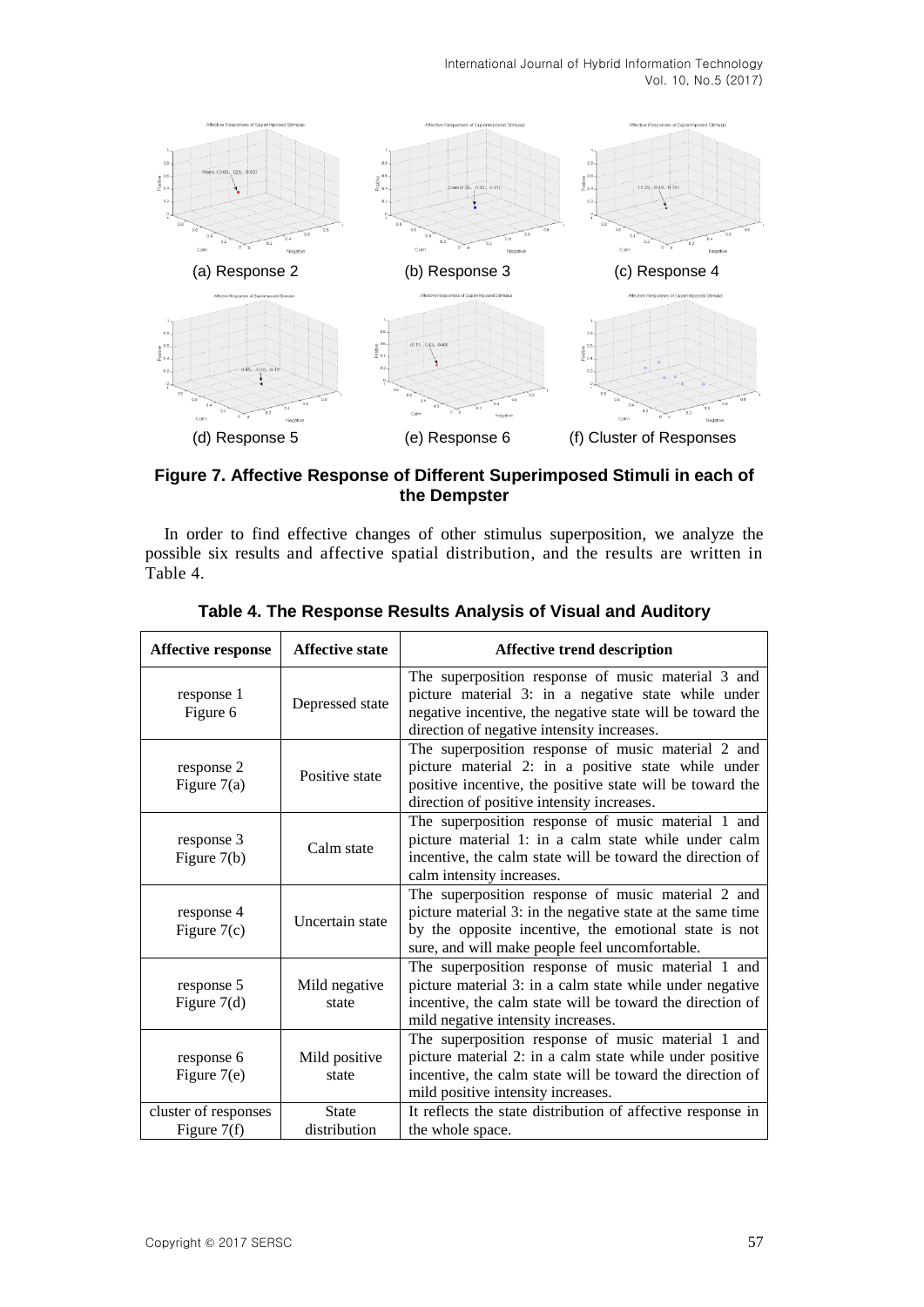The following parts mainly analyze the results of effective response, to explore the relevance of audio visual emotion based on psychology and physical feature extraction; the influence of emotion statistical characteristics on the basic probability assignment; the role of human's character in emotional response.

### **Analysis 1: The relevance of audio visual emotion based on Psychology.**

From the angle of psychology, according to their own feelings and subjective judgments of the association, creators own emotions and experience are the main dominant factor. Synaesthesia refers to people's sense organs, namely the vision, hearing, smell, taste and touch each other through, the stimulation of a sensory organ can can cause other sensory feelings. The visual and auditory sense based, or called "audio-visual synaesthesia". This shows that the human beings have some common psychological tendency when they are dealing with the relationship between audio and video. Psychological association has a more humane and emotional characteristics, which can better reflect the people's understanding of audio-visual integration.

### **Analysis 2: The relevance of audio visual emotion based on Physical feature extraction.**

Music in pitch, loudness, timbre, melody, rhythm and other elements can establish rich contraposition relationship with the characteristics of their visual perception of color, brightness, shape and volume. Although there is no logical association of universal and all the rules, but some of the common sense of human terms can be summed up the law. Such as the frequency of music in the color of the bright dark has an instinctive alignment between the judgments. The higher frequency sound can make people produce more brightly visual image, and the lower frequency sound can make people produce darker visual image.

### **Analysis 3: The influence of emotion statistical characteristics on the basic probability assignment.**

Based on sensibility of D-S evidence theory, how to obtain the basic probability assignment is always closely related to the subject, as the key to the practical application, it directly affects the finally fusion accuracy and effectiveness of the decision. Therefore, the analysis of 1 and 2 is very important for the establishment of the model. In addition, the basic probability assignment method is based on statistics in the paper. To describe and deal with the uncertainty of multiple evidences in this paper, the basic idea of fuzzy set is to activate the absolute membership of the common set, which may be more beneficial to the effectiveness of the results.

### **Analysis 4: The role of human's character in emotional response.**

Above the emotional fusion is only considered the external factors, without taking into account the internal factors of the transfer of emotion, that is, the influence of personality on the emotional response. For people with different personalities, the same external stimuli will make different emotional responses. In order to make the model more close to the true feelings of human beings. Further research will set a sensitive factor to the different degree of emotional stimuli, the matrix of these sensitive factors is the character matrix. Subsequently, the same external stimuli will produce different levels of emotional motivation.

## **5. Conclusion**

In this paper, we propose an emotional response model to describe the change of the state of the superposition response under the double effects of visual stimuli and auditory stimuli. We use D-S evidence theory to realize the emotional fusion of visual and auditory stimuli. Introducing the psychological correlation analysis between auditory and visual, to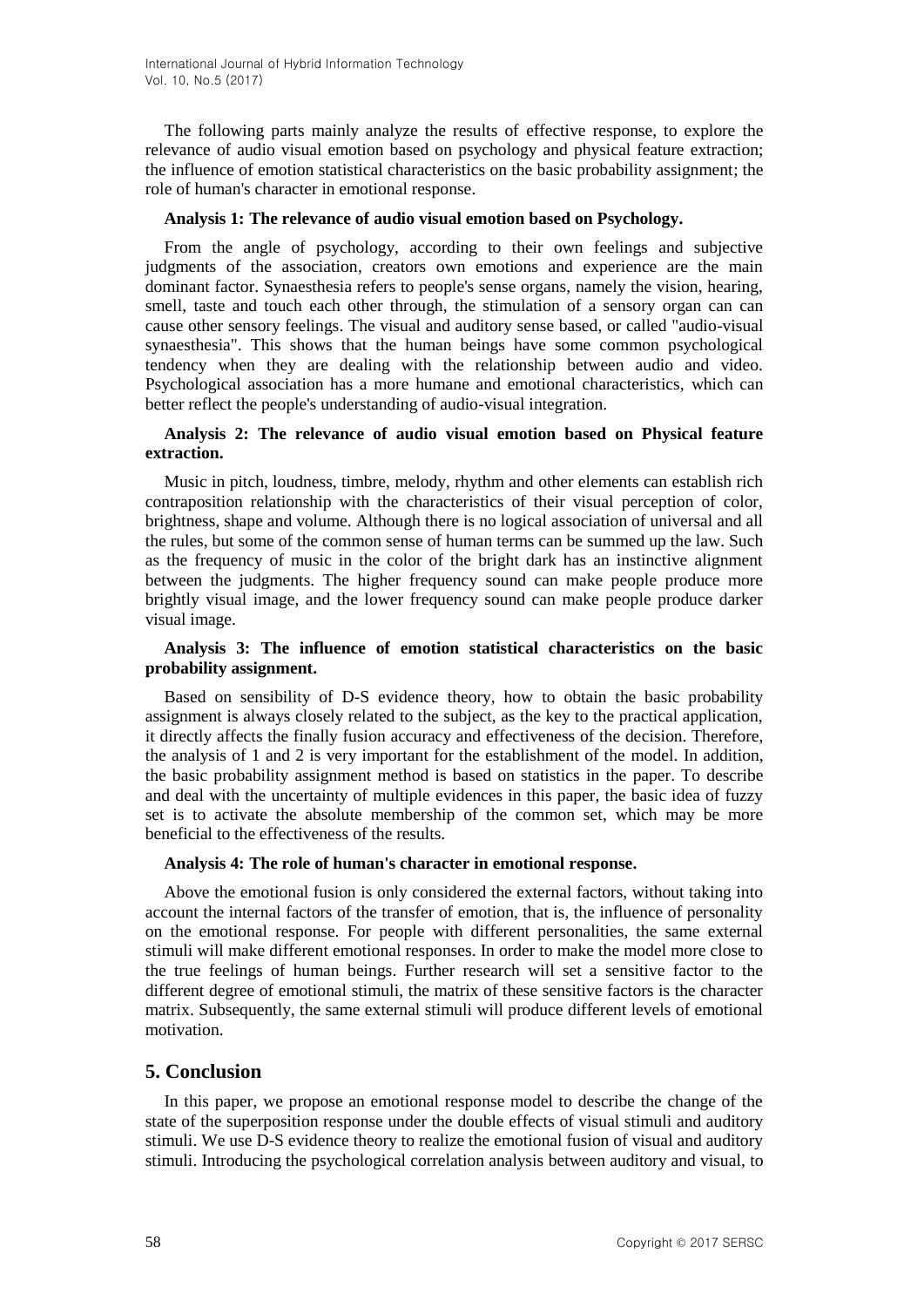make the response model can be perceived by the emotional trend of superimposed stimuli. The experimental results show that the transfer of the state of the model is in line with the law of human nature. In particular, the perception of the characteristics of the material to stimulate the value of the probability assignment, making the model of the fusion result more vivid, more close to the real people's feelings.

### **Acknowledgment**

This paper is financially supported by Engineering Planning Project of Communication University of China (Project No. 3132016XNG1603).

### **References**

- [1] G. Rizzolatti and L. Craighero, "The mirror-neuron system", Annual Review Neuroscience, vol. 27, **(2004)**, pp. 169-192.
- [2] D. Ben-Tzur and M. Colloms, "The Effect of Maxx Bass Psychoacoustic Bass Enhanc ementon Loudspeaker Design", Preprint of Aes Convention Munic audio Eng., soc, **(2012)**.
- [3] BaiMR.SynthesisandImplementationofVirtualBassSystemwithaPhase-Vocoder Approach [J]. Journal of the Audio Engineering Society, vol. 54, no. 11, **(2006)**, pp. 1077-1091.
- [4] H. Fastl and Z. Wicker E. Psychoacoustics: Facts and Models [J]. PhysicsToday, **(1999)**.
- [5] H. A. Simon, "Motivational and emotional controls of cognition (1967). INMODELSOF Thought, Yale University Press, New Haven, **(1979)**, pp. 29-38.
- [6] R. W. Picard, Affect. Computer, MITPressLtd., United States, **(2000)**.
- [7] X. Hu, L. Xie, X. Liu, Z. Wang and V. Bhatnagar, ["Emotion Expression of Robot with Personality"](http://www.cnki.net/kcms/detail/detail.aspx?filename=SJHD13110400000453&dbcode=SSJD&v=), Mathematical Problems in Engineering, **(2013)**.
- [8] I. Hupont, S. Baldassarri and E. Cerezo, ["Facial emotional classification: from a discrete perspective to a](http://www.cnki.net/kcms/detail/detail.aspx?filename=SSJD130122011335&dbcode=SSJD&v=)  [continuous emotional space"](http://www.cnki.net/kcms/detail/detail.aspx?filename=SSJD130122011335&dbcode=SSJD&v=), Pattern Analysis and Applications, vol. 1, **(2013)**.
- [9] A. Dempster, "Upper and Lower Probabilities Induced by Multivalued Mapping", Ann. Math Statist, vol. 3, no. 3, **(1967)**, pp. 325- 339.
- [10] G. Shafer, "A Mathematical Theory of Evidence", NJ: Princeton University Press, **(1976)**.
- [11] S. Rui, S. Shangyuan and G. Yunfeng, "The acquisition of basic probability assignment based on D-S evidence theory", Modern machinery, vol. 4, **(2006)**, pp. 22-23.